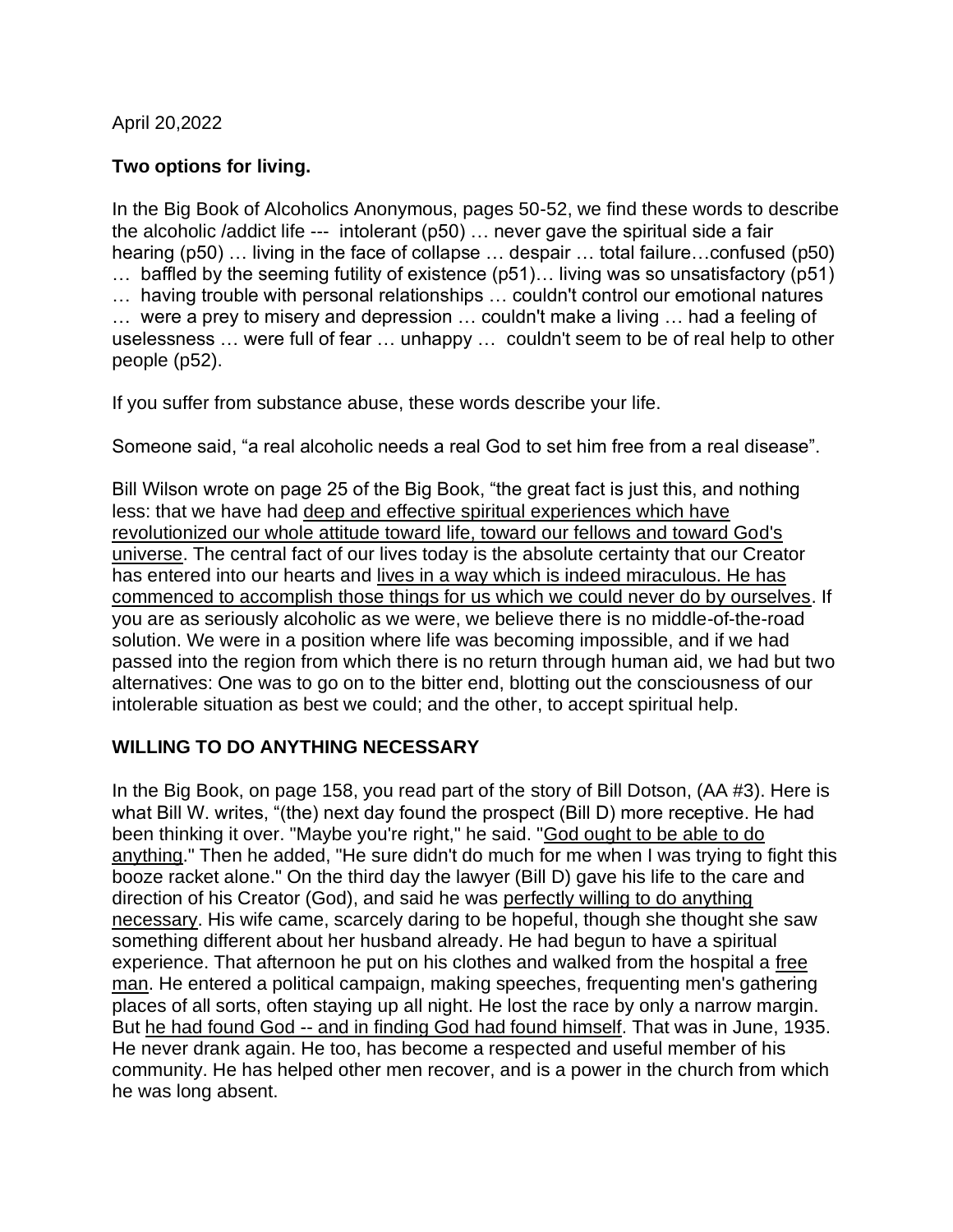### **WE CHOOSE THE LIFE WE WANT TO LIVE.**

We can live by the descriptive words used in the Big Book to describe the life of the active alcoholic and addict or we can surrender our lives to God, asking his help and allowing him to bring about the changes that we need in our life to live with a sense of accomplishment, purpose, and fulfillment.

When we have turned our lives and will over to the care of God, he begins to work in our lives. Bill W. says that God "revolutionized our whole attitude toward life, toward our fellows and toward God's universe." And that He "lives in a way which is indeed miraculous. He has commenced to accomplish those things for us which we could never do by ourselves". Bill Dotson said, "God ought to be able to do anything" and many of us have found that when we are "perfectly willing to do anything necessary" that we will find God and in finding God we will find ourselves.

## **AGAIN, WE ARE TALKING ABOUT TWO OPTIONS FOR LIVING.**

Here are options as described by the Bible …

**Ephesians 2:1-3 (GEV)** (1) Before you turned your will and live over to the care of God you lived life with little or no regard for God … you were the manager of your life and the result was a mess … you were spiritual dead (you were living but you were dead inside) … because you were unwilling to bring your life in line with that God says about living life, you were doomed to hell. (2) You allowed those who don't know one thing about God to influence how you lived your life … the result was you rejected what God said about living life and you did what you wanted to do … for most, without consciously knowing it, you lived under the influence of the demons of hell whose objective is to "kill, steal and destroy" everything that God wants to do in you and for you. (3) Before you turned your will and life over to the care of God, taking him as the manager of your life you did what we felt like doing, when we felt like doing it and didn't care what God or anyone else thought … as a result of your way of living, which was rejecting God's plan for your life, you were heading for hell and had little or no care … it doesn't make any difference how "goody two-shoes" you were or how bad you were, you simply living life your way was a rejection of God's way and hell is the result

**Ephesians 5:15-18 (CEV)** Act like people with good sense and not like fools. (16) These are evil times, so make every minute count. (17) Don't be stupid. Instead, find out what the Lord wants you to do. (18) Don't destroy yourself by getting drunk, but let the Spirit fill your life.